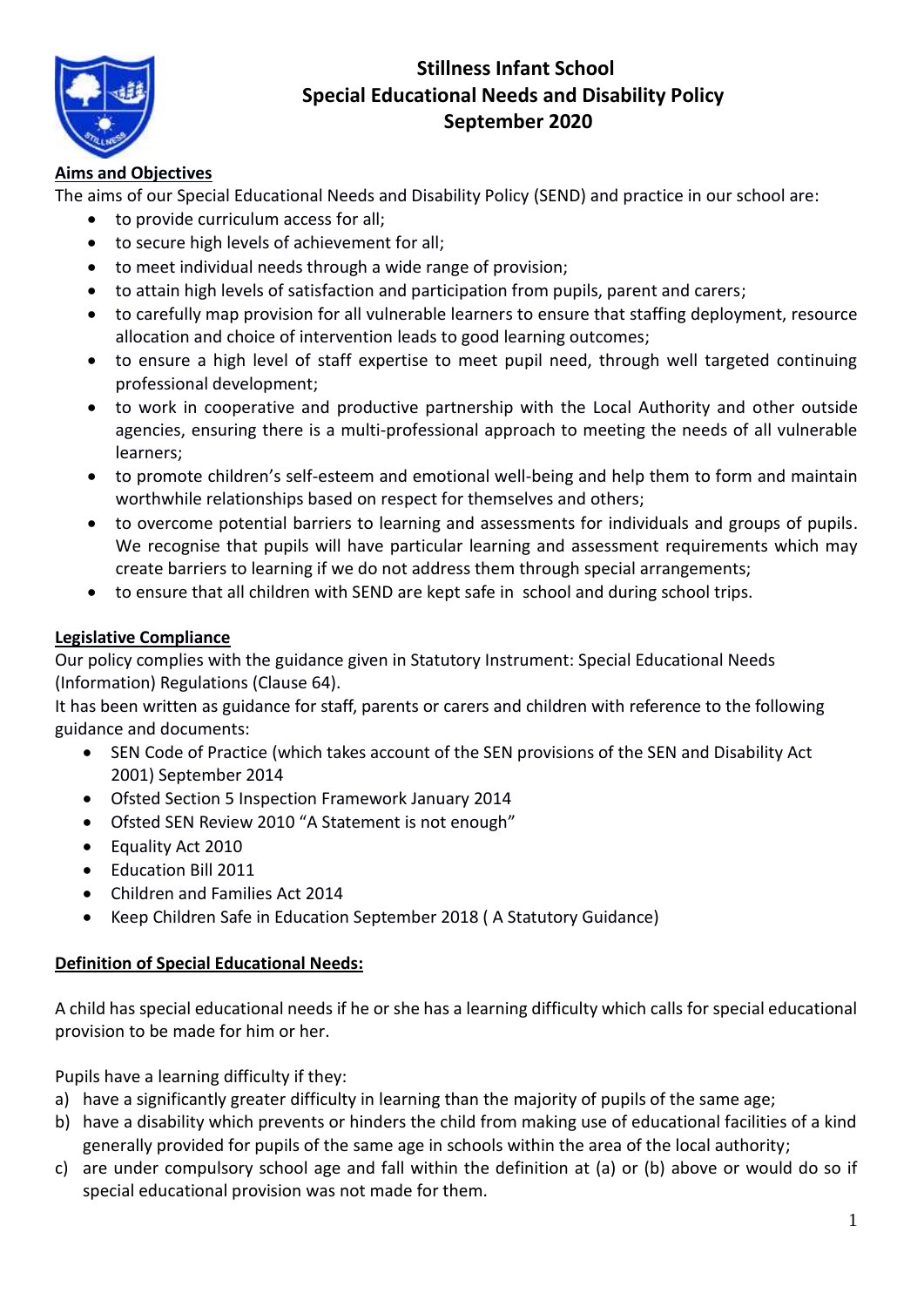# **Special educational provision means:**

- a) for pupils of two or over, educational provision which is additional to, or otherwise different from, the educational provision made generally for pupils of their age in schools maintained by the LA, other than special schools, in the area
- b) for pupils under two, educational provision of any kind

(See Section 312, Education Act 1996)

### **Definition of Disability**

#### See Section 17(11), Pupils Act 1989

"A person has a disability for the purposes of this Act if he has a physical or mental impairment which has a substantial and long-term adverse effect on his ability to carry out normal day-to-day activities."

### **Identification of Special Educational Needs**

We aim to identify and meet any needs as early as possible through:

- the analysis of data including entry profiles, Foundation Stage Profile scores, "A Language in Common" assessment, reading ages, other whole-school pupil progress data;
- classroom-based assessment and monitoring arrangements (cycle of planning, action and review);
- following up parental concerns;
- tracking individual children's progress over time;
- liaison with feeder nurseries on transfer;
- information from previous schools;
- Information from other services;
- maintaining a provision map for all vulnerable learners which clearly identifies those pupils receiving additional SEND Support from the school's devolved budget or those in receipt of 'high needs funding'. This provision map is updated termly through meetings between the teachers and the SENCo.
- undertaking, when necessary, a more in depth individual assessment this may include a range of commercially available assessments, carefully chosen to deliver appropriate, useful information on a pupil's needs. It may include a bilingual assessment where English is not the first language.

#### **Graduated approach to SEND support**

- Pupils will be offered additional SEND support when it is clear that their needs require intervention which is "additional to" or "different from" the well-differentiated curriculum offer for all pupils in the school i.e. they have a special educational need as defined by the SEN Code of Practice 2014.
- Under-achieving pupils and pupils with EAL who do not have SEND will **not** be placed on the list of pupils being offered additional SEND support (but will be on the school's provision map).
- In keeping with all vulnerable learners, interventions for pupils on the SEN list will be identified and tracked using the whole-school provision map.
- Our teachers will follow regularly a cycle for assessing, planning, delivering, reviewing and recording SEN provision for the pupils with SEN.
- Our teachers will liaise with the SENCo and parents will be involved to implement some strategies at home to jointly improve the pupil's well-being and learning.
- Pupil's emotional and social development is supported in all Intervention groups and some children are offered places in the school breakfast club or school clubs. Every opportunity is given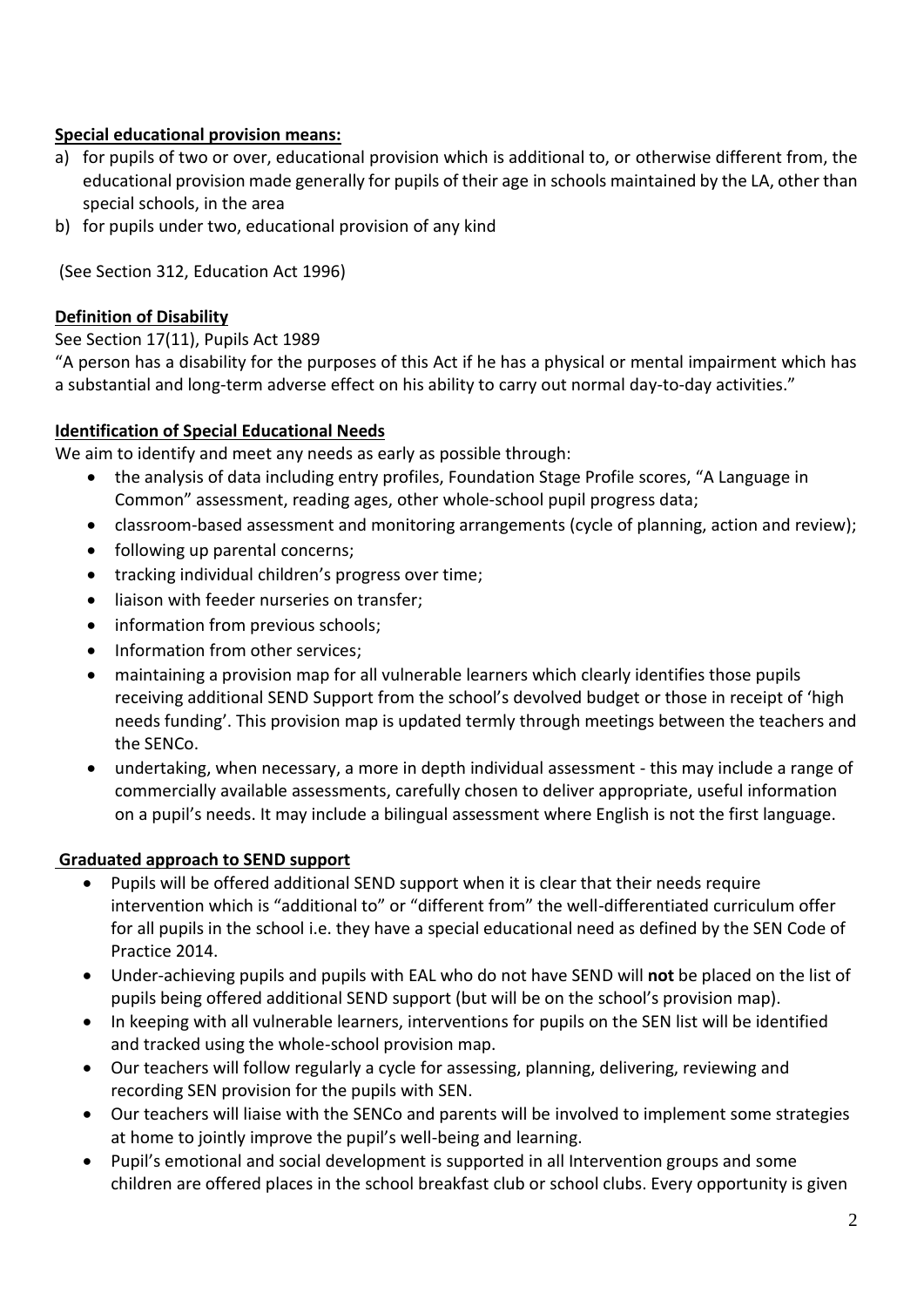to children to talk to the staff to reduce anxiety or emotional stress which can cause barriers to learning.

SEND support is given on 1:1 basis or in small groups following a differentiated curriculum or additional programmes.

Depending on a pupil's special educational needs or disability, risk assessments are carried out if necessary and procedures are put in place to enable all children to participate in all school activities e.g. ASD or medical conditions.

Pupils with medical needs will be provided with a detailed Health Care Plan, complied in partnership with the school nurse, parents and/or hospital. Staff who administer and supervise medications will complete appropriate formal training, which will be updated regularly.

All medicine administration procedures adhere to the LA policy and Department of Education (DfE) guidelines included within 'Supporting pupils at school with medical conditions' (DfE) 2014 and are identified in the school Medicine Policy.

Children's SEND needs are supported at three levels:

### 1. Quality first teaching

The class teacher assesses pupils and if it is discovered that a child is performing below the National Expectations, (in numeracy, reading, writing and foundation subjects) the pupil's learning becomes a concern and therefore the pupil is given support through quality first teaching in class.

### 2. SEND support

Half termly or termly, the teacher reassesses the pupil and if no significant improvement in learning has been made the child is placed on the school's SEN list by the SENCo. A pupil's needs may vary from a single need to complex and severe needs, however in our school every pupil is regarded as individual.

This means action is taken to deal with the specific need/s of the pupil and the teacher sets SMART (specific, manageable, achievable, relevant and time-bound) targets which are reviewed termly. Outside agencies may be involved to observe and/or assess the pupil and make recommendations which are then implemented in school. The pupil is supported through additional and differentiated strategies by adults in class or outside class, or the pupil may take part in support groups.

Pupils with a disability will be provided with reasonable adjustments (such as auxiliary aids and services) to overcome any disadvantage experienced at school and increase their access to the taught curriculum.

# 3. EHCP (Educational Health Care Plan)

If a pupil demonstrates significant cause for concern and the pupil has complex needs, the school may request a statutory assessment called EHCP. The SENCo will request an EHCP with the parents' permission and support from outside professionals to give a holistic picture of the pupil's complex needs. This plan is reviewed annually with all professionals involved.

# **Roles and Responsibilities/ Co-ordination of Provision**

**Our SENCo is Ms Pam Pryce, who has gained National Award for SEN. Ms Pryce can be contacted by phone: 0208 690 1208 or by email: [senco@stillness-inf.lewisham.sch.uk](mailto:senco@stillness-inf.lewisham.sch.uk)**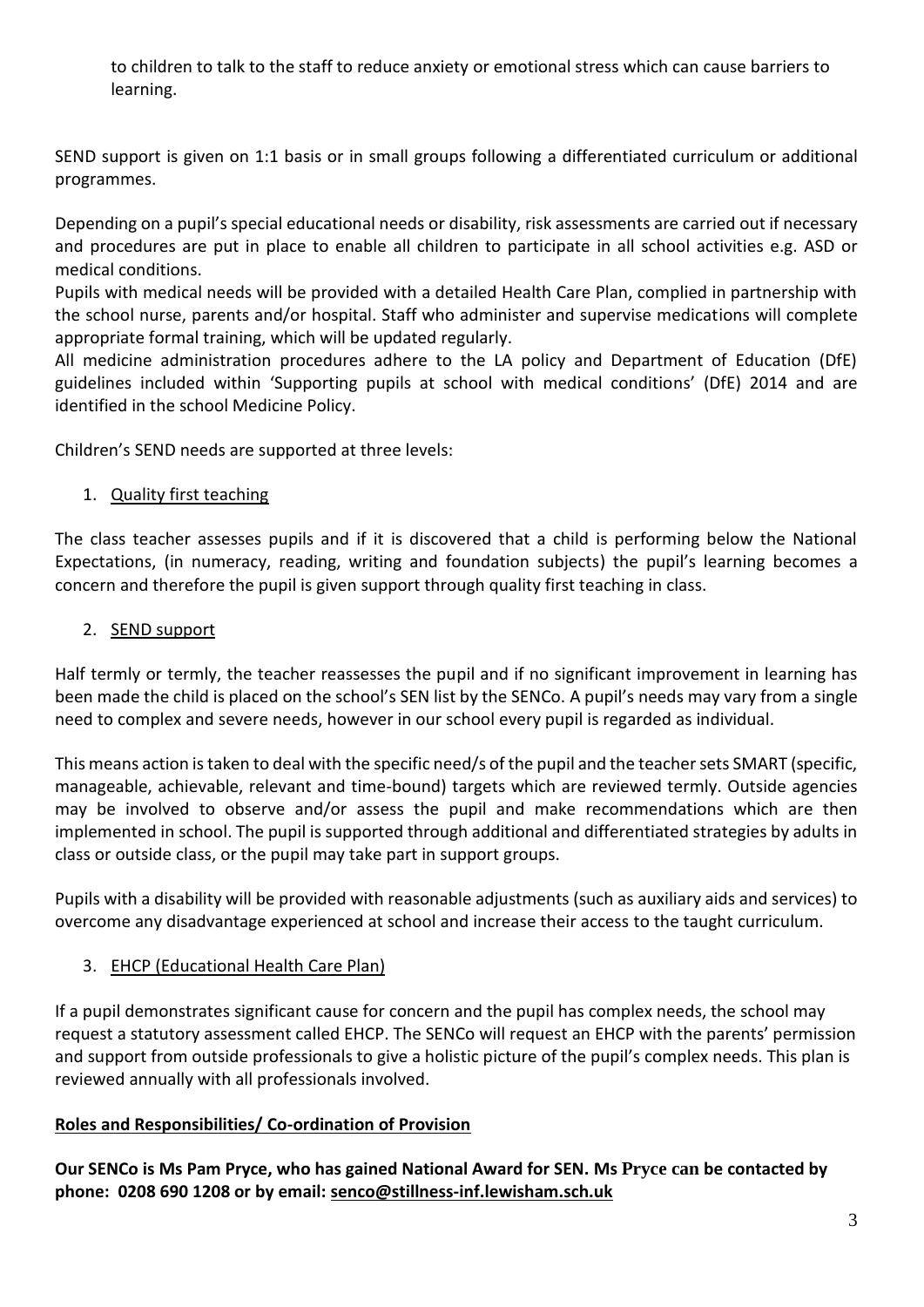# **Our SEN Governor is Mr Lawrence Chiles. Mr Chiles can be contacted by email via school office [admin@stillness-inf.lewisham.sch.uk](mailto:admin@stillness-inf.lewisham.sch.uk)**

All staff in school have a responsibility to maximise achievement and opportunity for vulnerable learners – specifically, all teachers are teachers of pupils with special educational needs and EAL. The staff is aware of their responsibilities towards all vulnerable learners and a positive and sensitive attitude is shown towards all pupils at all times.

## Governing Body

The school governors have a specific responsibility to:

- do their best to ensure that the necessary provision is made for any pupil who has special educational needs or disabilities;
- ensure that a pupil's needs are made known to all who are likely to teach them;
- ensure that teachers in the school are aware of the importance of identifying, and providing for, those pupils who have special educational needs;
- consult the LA and the governing bodies of other schools, when it seems to be necessary or desirable in the interests of a co-ordinated special educational provision in the area as a whole;
- ensure that a pupil with special educational needs joins in the activities of the school together with pupils who do not have special educational needs. This is in so far as is reasonably practical and compatible with the child receiving the special educational provision their learning needs call for, and the efficient education of the pupils with whom they are educated and the efficient use of resources;
- ensure that parents are notified of a decision by the school that SEND provision is being made for their child.

#### The Head teacher

The Head teacher has responsibility for the day-to-day management of all aspects of the school's work, including provision for pupils with SEND. The Head teacher keeps the governing body fully informed and works closely with the school's SENCo.

#### The School Staff

All teachers and teaching assistants are teachers of children with SEND and do their best to adapt the curriculum to meet their needs, including creating 'autism, speech and language friendly' environments. All members of the staff and the SEND Governor are involved in the development of the school's SEND policy and are aware of the procedures for identifying, assessing and making provision for pupils with SEND.

#### The SENCO is responsible for:

- overseeing the day-today operation of the SEND policy;
- co-ordinating provision for pupils with special educational needs;
- ensuring that an agreed, consistent approach is adopted;
- liaising with and advising other school staff;
- ensuring that appropriate reports and relevant background information about pupils with SEND is collected, recorded and updated;
- liaising with parents of pupils with special educational needs;
- managing learning support assistants and teaching assistants with pupils who have special educational needs;
- liaising with external agencies, including educational psychologists, the school nurse, speech and language therapists and other health services, social services, and arranging meetings to provide a link between these agencies, the class teachers and parents;
- contributing to the in-service training of the staff;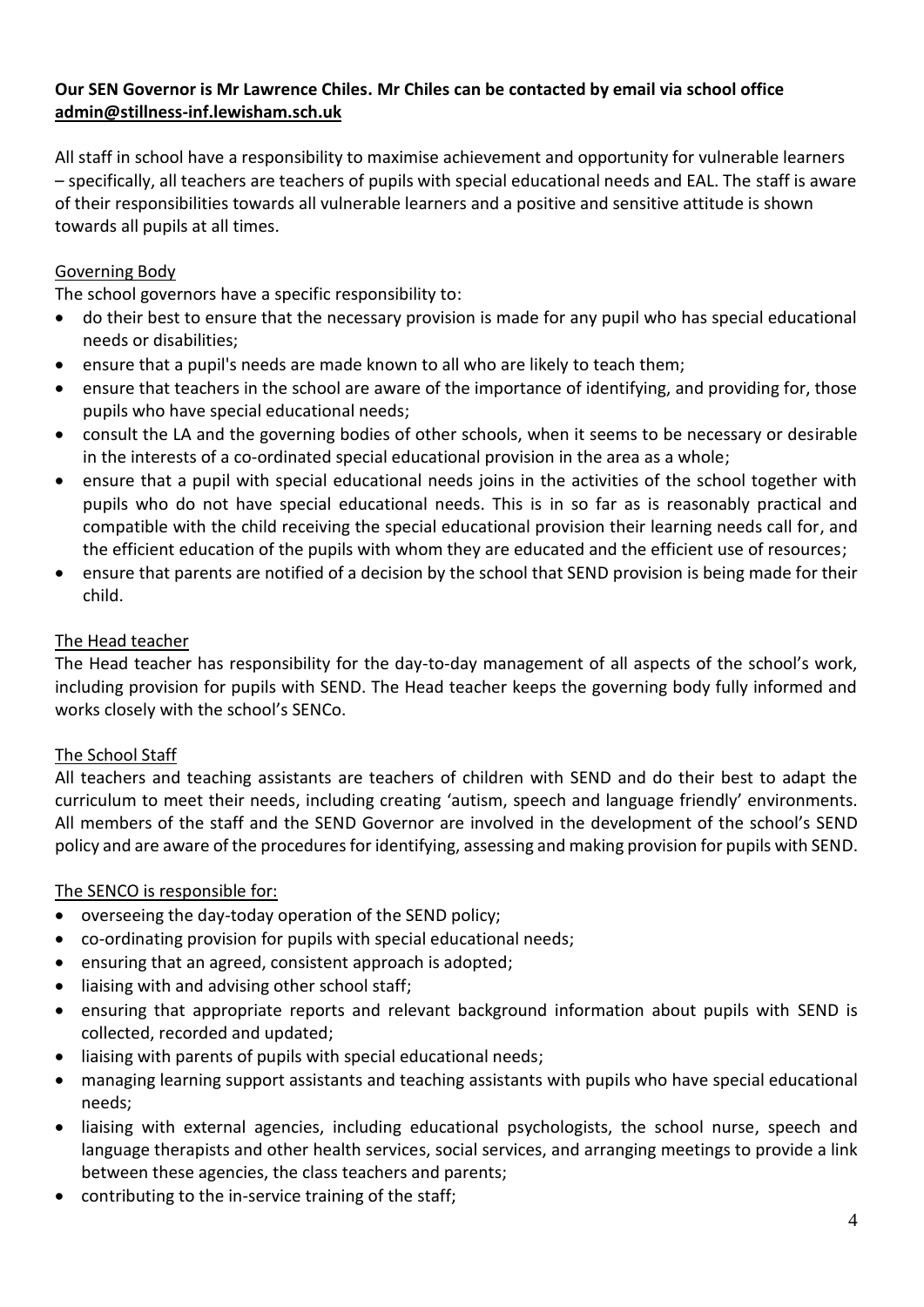- liaising with SENCos in receiving schools and/or other primary schools in the area to assist a smooth transition from one school to another;
- meeting regularly with other SENCos in the SENCo Collaborative and the SENCo Forum to share good practice and keep up to date with current initiatives both locally and nationally.

# **Admissions and inclusions**

Pupils with SEN are admitted to the school on the same basis as any other pupil. The Governing Body uses the LA admissions criteria.

On entry to our school:

- Parents/ carers are welcomed to a meeting at school and are provided with a range of information to support them, thereby enabling their child to settle into the school routine.
- The SENCo meets with new parents of pupils who are known to have SEN or disability to allow concerns to be raised and solutions to any perceived challenges to be put in place prior to entry.

Transition to a new school:

- We liaise closely with staff when transferring children with SEN or disability to different schools, ensuring all relevant paperwork is passed on and all needs are discussed and understood.
- We will arrange a review meeting with the staff from a receiving school.

# **Support Services/Outside Agencies:**

Advice and support from outside agencies is available if requested by the school. It is recognised that effective action on behalf of pupils with SEND depends upon close co-operation between the school and other professionals, e.g. the LA, SEND support services, health services, social services etc. External support services play an important part in helping the school identify, assess and make provision for pupils with special education needs.

The school receives regular visits from the nominated Attendance Welfare Officer and Educational Psychologist for the area**.** In addition the school may seek advice from specialist advisory teaching services for pupils with sensory impairment or physical difficulties.

- The school nurse visits the school to carry out routine medical health checks and also to liaise with the SENCo regarding specific pupils;
- Social Services/MASH are contacted when necessary;
- The speech and language therapist contributes to the reviews of pupils with significant speech and language difficulties;
- Multi-agency liaison meetings, with representation from the educational psychology service, health, education welfare, the inclusion support service and behaviour support service, are held on a termly basis to ensure effective collaboration in identifying and making provision for vulnerable pupils.

# External Agencies include:

- School Nurse
- Child and Adolescent Mental Health Services (CAMHS)
- Educational Psychology Service
- Attendance Welfare Officer (AWO)
- Local Inclusion Services for Communication and Interaction; Cognition and Learning; Behaviour; Emotional and Social Development; Sensory and/or Physical needs
- Paediatrician/ Kaleidoscope
- Speech and Language Therapist
- ASD Outreach Team
- Beecroft and other Children's Centres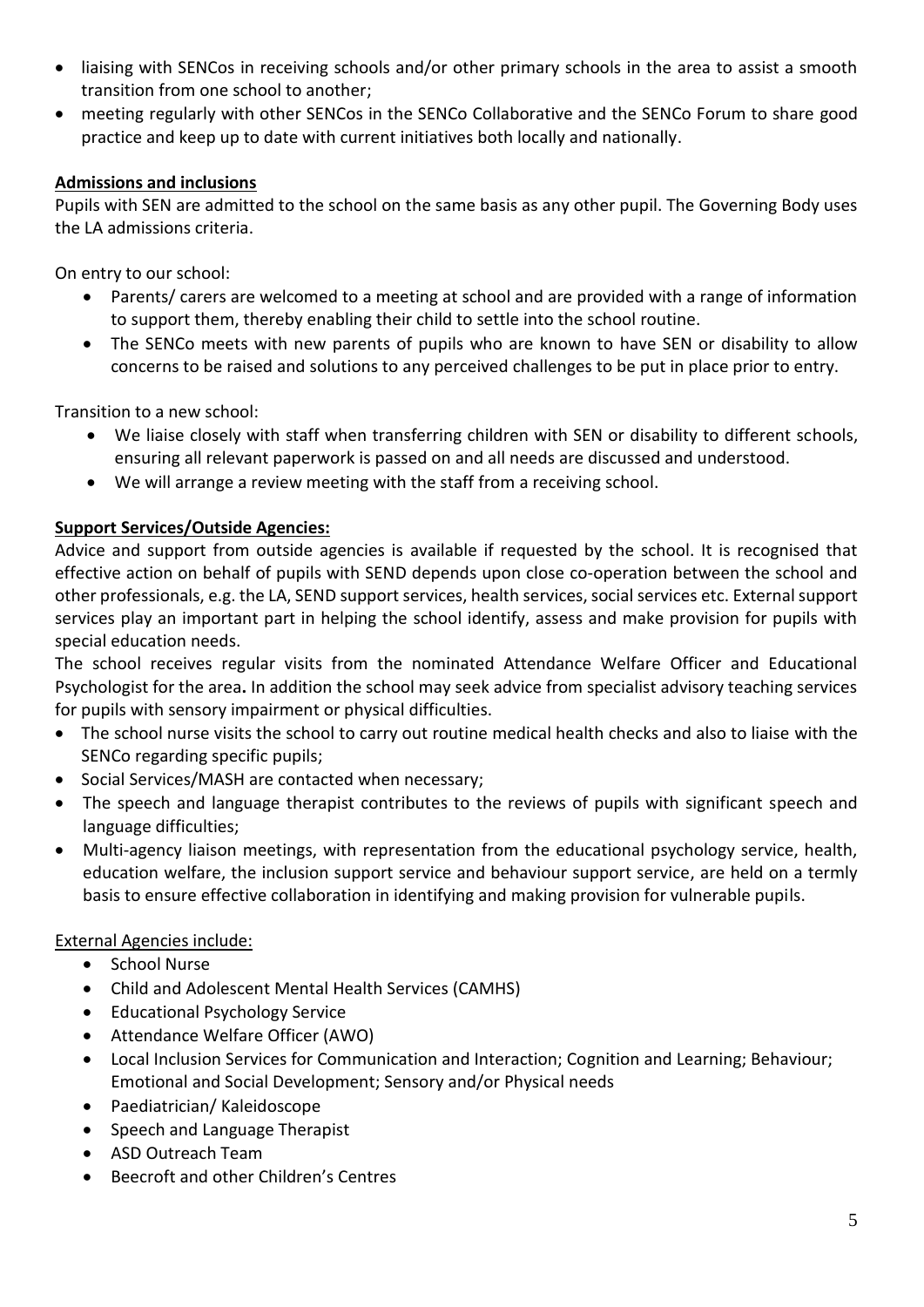• New Woodlands

## **Review**

The SEND Policy is subject to a yearly cycle of monitoring and review.

This policy should also be read alongside the Behaviour policy, Equal Opportunities policy, and Medical Conditions policy, as they are directly linked.

The SENCo ensures that all appropriate records are kept and are available when needed. These records are always available for parent/carers to see, and can be a source of invaluable information for teachers in other classes or the next school.

### **Complaints procedures**

We endeavour to do our best for all pupils but if there are any concerns we encourage those concerned to approach the class teacher in the first instance, then the SENCo or the Head teacher, and a response will be made as soon as possible.

### **Professional development for staff**

- All the members of staff are involved with further training in line with the priorities identified in the School Development Plan.
- We have regular staff meetings where SEND issues are discussed. These may be related to specific issues, or ensure that staff is kept aware of relevant information and / or new legislation.
- The SENCo attends relevant training and disseminates the details to all staff as appropriate.
- Individual staff members can access training that is necessary for their professional development. Teachers' recent training includes Medication at school, Safeguarding, First Aid, Attachment and Bereavement in Children, Memory training by SpLD and ASD day courses.
- We give particular additional support to Newly Qualified Teachers and other new members of staff.
- Our Teaching Assistants/Learning Support assistants receive regular training and updating on SEN issues, and Midday Meal Supervisors also receive guidance when necessary. Recent training includes Lego Therapy (speaking and listening skills), EpiPen training, First Aid training, Safeguarding, Prevent training and ASD day courses.

# **Arrangements for Partnership with Parents**

- The school will always inform parents when their child is receiving help for SEND.
- Partnership with parents plays a key role in enabling pupils and young people with SEND to fully achieve their potential. The school recognises that parents hold key information and have the knowledge and experience to contribute to the shared view of a child's needs and the best ways of supporting them. All parents of pupils with special educational needs will be treated as partners and supported to play an active and valued role in their child's education.
- The class teacher works closely with parents at all stages in his/her education and should be the first port of call in case of any difficulty.
- Parent partnership Services (PPS) offer independent advice and support to parents and carers of all children with SEND. PPS can be contacted by phone 0208 698 2202 or by emailing [Lewisham.pps@family-action.org.uk](mailto:Lewisham.pps@family-action.org.uk)
- The website link to the Local Authorities Local Offer is: [http://www.lewisham.gov.uk/myservices/education/special-educational-needs/Pages/Local](http://www.lewisham.gov.uk/myservices/education/special-educational-needs/Pages/Local-offer.aspx)[offer.aspx](http://www.lewisham.gov.uk/myservices/education/special-educational-needs/Pages/Local-offer.aspx)